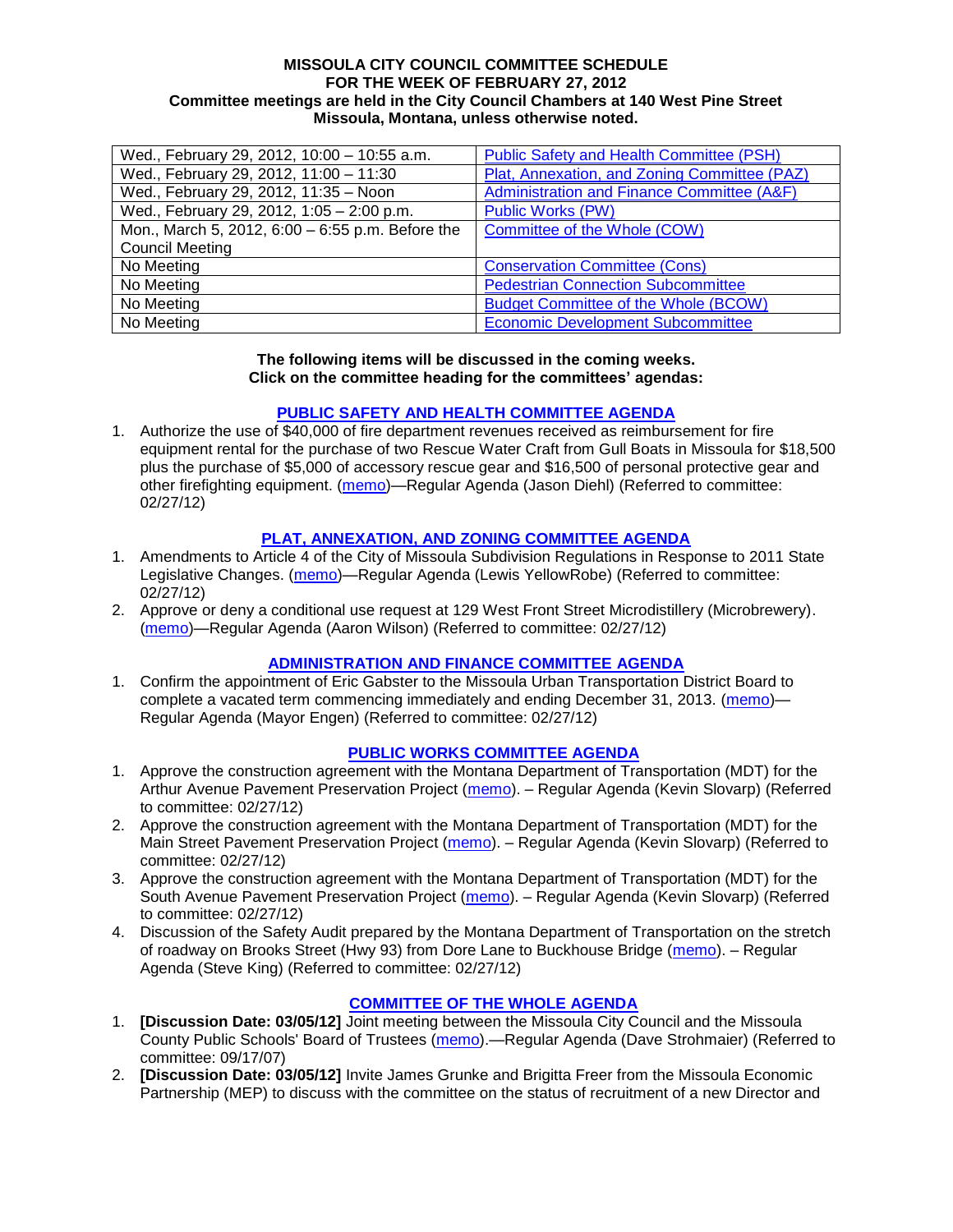progress made on their strategic goals. [\(memo\)](http://www.ci.missoula.mt.us/DocumentView.aspx?DID=8341)—Regular Agenda (Caitlin Copple) (Referred to committee: 02/27/12) \*\*\*\*\*\*\*\*\*\*\*\*\*\*\*\*\*\*\*\*\*\*\*\*\*\*\*\*\*\*\*\*\*\*\*\*\*\*

#### **The following items have been referred to City Council committees, but the committees will not discuss them in the coming week:**

# **PUBLIC SAFETY AND HEALTH COMMITTEE**

- 1. Police Department Update Ongoing in Committee. (Mark Muir)
- 2. Fire Department Update Ongoing in Committee (Jason Diehl)
- 3. Eat Smart Coalition information. [\(memo\)](http://www.ci.missoula.mt.us/DocumentView.aspx?DID=6776)—Regular Agenda (Jason Wiener) (Referred to committee: 07/11/2011)
- 4. Discuss revisiting cell phone restrictions. [\(memo\)](http://www.ci.missoula.mt.us/DocumentView.aspx?DID=7420) Regular Agenda (Dave Strohmaier) (Referred to committee: 10/17/11)
- 5. Discuss air quality issues related to railroad operations in and through Missoula. [\(memo\)](http://www.ci.missoula.mt.us/DocumentView.aspx?DID=7495)—Regular Agenda (Dave Strohmaier) (Referred to committee: 10/24/11)
- 6. Discussion with Crime Victim Advocate Office. [\(memo\)](http://www.ci.missoula.mt.us/DocumentView.aspx?DID=8109)—Regular Agenda (Jon Wilkins)(Referred to committee: 02/06/12)
- 7. Health Department Update Ongoing in Committee. (Ellen Leahy)

# **CONSERVATION COMMITTEE**

- 1. Discuss the city's strategy to complete a boundary survey of Greenough Park. [\(memo\)](http://www.ci.missoula.mt.us/DocumentView.aspx?DID=5875)—Regular Agenda (Dave Strohmaier) (Referred to committee: 04/04/2011)
- 2. Approve and authorize the Mayor to sign an amendment to the agreement with Territorial Landworks, Inc. (TLI) in an amount not to exceed \$136,702.37 for professional services, including engineering, surveying, and construction management for Project #PR 08-02 GCT, Grant Creek Trail, CTEP #STPE 8199(105). [\(memo\)](http://www.ci.missoula.mt.us/DocumentView.aspx?DID=7494)—Regular Agenda (Dave Shaw) (Referred to committee: 10/24/11)

# **PLAT, ANNEXATION & ZONING COMMITTEE**

- 1. Annexation. (see separate list at City Clerk's Office for pending annexations) (Ongoing in Committee)
- 2. Ongoing discussion of City planning issues with members of the Planning Board.—Regular Agenda (Bob Jaffe) (Referred to committee: 3/20/06)
- 3. Amendment Article 7. Error Corrections and Adjustments to the subdivision regulations to allow for restrictions or conditions placed on a plat by the governing body to be amended or removed by a future council. [\(memo\)](http://www.ci.missoula.mt.us/DocumentView.aspx?DID=7568)—Regular Agenda (Lyn Hellegaard) (Referred to committee: 11/07/11)

## **ADMINISTRATION AND FINANCE COMMITTEE**

- 1. Approve claims. (Ongoing) (Consent Agenda)
- 2. Approve journal vouchers. (Ongoing) (Consent Agenda)
- 3. Approve budget transfers. (Ongoing) (Consent Agenda)
- 4. Amend Council rules to change the Council's regular meeting schedule to two meetings per month [\(memo\)](http://www.ci.missoula.mt.us/DocumentView.aspx?DID=4027).—Regular Agenda (Marty Rehbein) (Referred to committee: 06/07/10)
- 5. Discuss the disposition of surplus city land. [\(memo\)](http://www.ci.missoula.mt.us/DocumentView.aspx?DID=4862)—Regular Agenda (Nancy Harte) (Referred to committee: 10/25/10)
- 6. Review the city's current policy for charging the public for various city-produced documents [\(memo\)](http://www.ci.missoula.mt.us/DocumentView.aspx?DID=5143)-Regular Agenda (Dave Strohmaier) (Referred to committee: 12/06/10)
- 7. Review Missoula's insurance experience, particularly work comp; propose improvements if warranted. [\(memo\)](http://www.ci.missoula.mt.us/DocumentView.aspx?DID=6381)—Regular Agenda (Ed Childers) (Referred to committee: 05/09/2011)

## **PUBLIC WORKS COMMITTEE**

- 1. Resolution to change the speed limit on Reserve Street between Brooks and 39<sup>th</sup> Street. [\(memo\)](http://www.ci.missoula.mt.us/DocumentView.aspx?DID=5418)-Regular Agenda (Wayne Gravatt) (Referred to committee: 01/24/2011)
- 2. Discuss the timing of various traffic lights around the city. [\(memo\)](http://www.ci.missoula.mt.us/DocumentView.aspx?DID=7322)—Regular Agenda (Bob Jaffe) (Referred to committee: 09/26/2011)
- 3. Discuss the school speed zones. [\(memo\)](http://www.ci.missoula.mt.us/DocumentView.aspx?DID=7321)—Regular Agenda (Bob Jaffe) (Referred to committee: 09/26/11)

## **COMMITTEE OF THE WHOLE**

1. Updates from Council representatives on the Health Board, Community Forum, Transportation Policy Coordinating Committee, other boards and commissions as necessary. – (Ongoing in Committee)